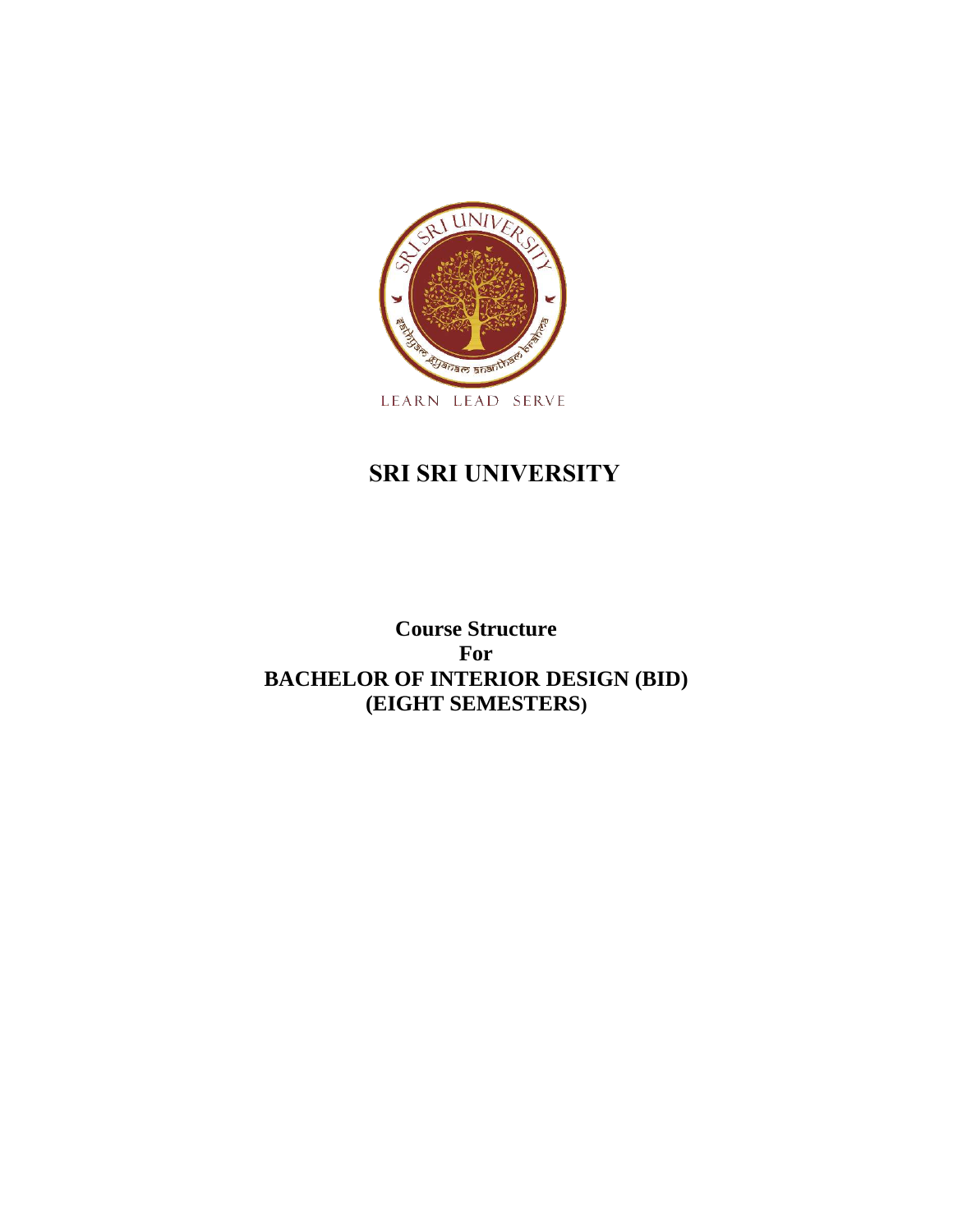Universities are there to create a vibrant mind, a mind that is open to research, questioning and new learning

- Sri Sri Ravi Shankar



## **STRIVING FOR HOLISTIC AND INTEGRATED EDUCATION**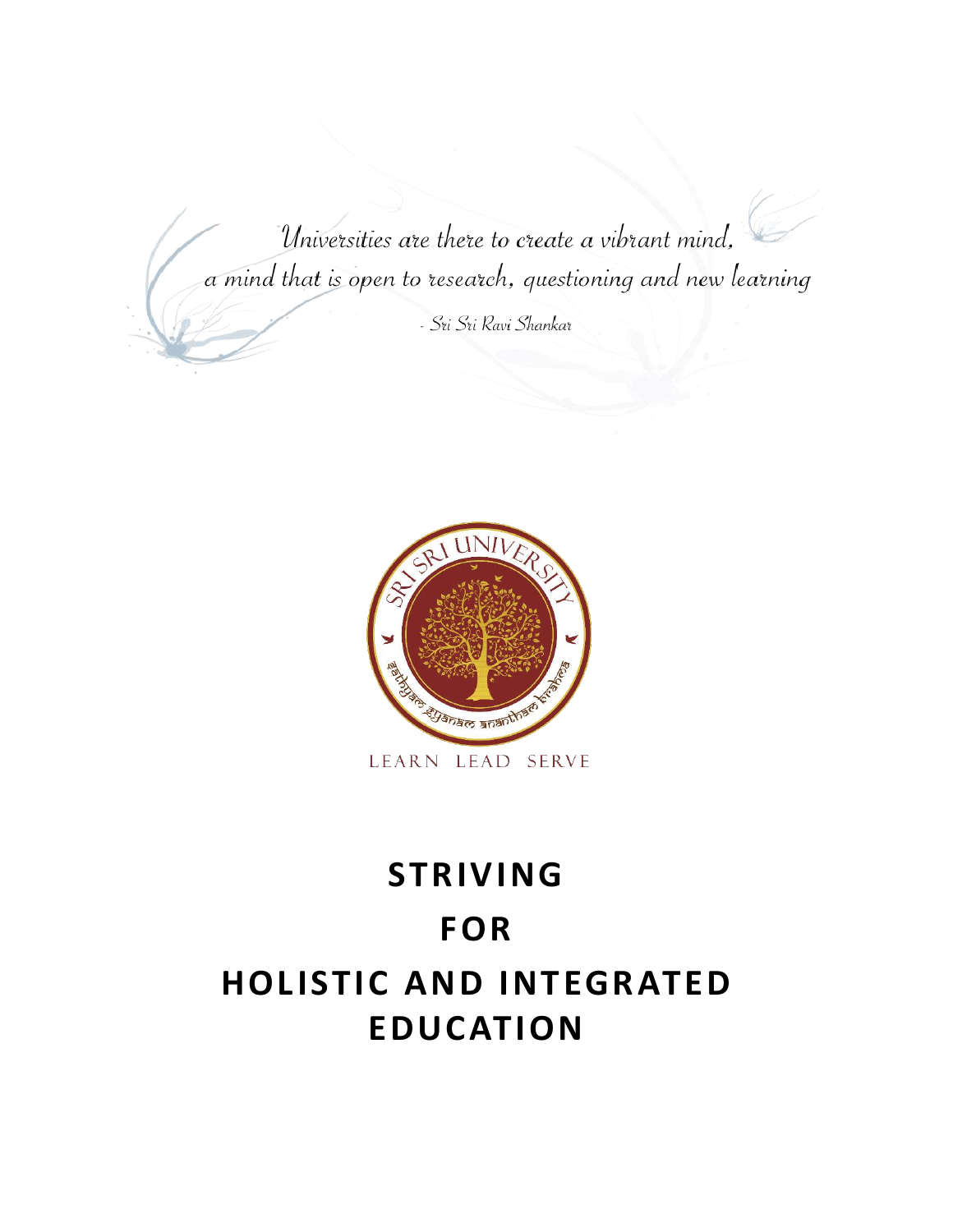|  | <b>COURSE STRUCTURE</b> |
|--|-------------------------|
|--|-------------------------|

| <b>YEAR 1 / SEMESTER I</b> |                        |                                               |                         |                |
|----------------------------|------------------------|-----------------------------------------------|-------------------------|----------------|
| Sl.No.                     | <b>Subject</b><br>Code | <b>Subject Name</b>                           | No. of Hrs.<br>per Week | <b>Credits</b> |
| 1.                         |                        | Design Fundamentals                           | 08                      | 07             |
| 2.                         |                        | Interior Design Materials &<br>Construction-I | 05                      | 03             |
| 3.                         |                        | Design Drawing & Graphics-I                   | 05                      | 02             |
| 4.                         |                        | Theory of Design & Visual Arts-I              | 03                      | 03             |
| 5.                         |                        | History of Art and Architecture-I             | 03                      | 03             |
| 6.                         |                        | Workshop-I                                    | 05                      | 03             |
| 7.                         |                        | <b>Environmental Science</b>                  | 02                      | 02             |
| 8.                         |                        | <b>Communication Skills</b>                   | 03                      | 02             |
|                            |                        | <b>TOTAL</b>                                  | 32                      | 25             |

| <b>YEAR 1/SEMESTER II</b> |                        |                                                |                         |                |
|---------------------------|------------------------|------------------------------------------------|-------------------------|----------------|
| Sl.No.                    | <b>Subject</b><br>Code | <b>Subject Name</b>                            | No. of Hrs.<br>per Week | <b>Credits</b> |
| 1                         |                        | Spatial Planning & Design                      | 08                      | 07             |
|                           |                        | Interior Design Materials &<br>Construction-II | 05                      | 03             |
| 2                         |                        | Design Drawing & Graphics-II                   | 05                      | 03             |
| 3                         |                        | Theory of Design & Visual Arts-II              | 05                      | 03             |
| $\overline{\mathbf{4}}$   |                        | History of Art and Architecture-II             | 03                      | 03             |
| 5                         |                        | Workshop-II                                    | 03                      | 03             |
|                           |                        | <b>TOTAL</b>                                   | 29                      | 21             |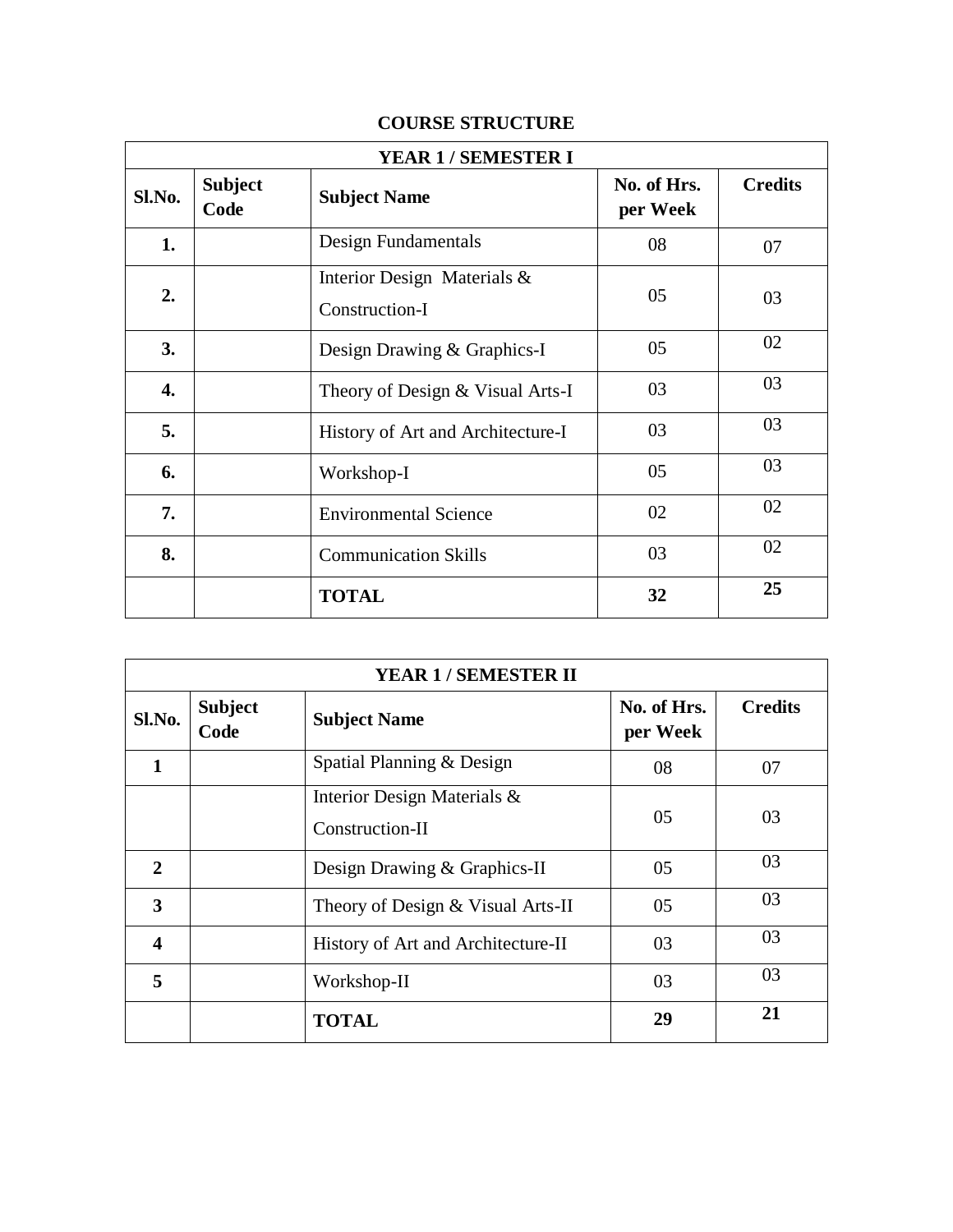| <b>YEAR 2/SEMESTER III</b> |                  |                                                       |                         |                |  |
|----------------------------|------------------|-------------------------------------------------------|-------------------------|----------------|--|
| Sl.No.                     | <b>Sub. Code</b> | <b>Subject Name</b>                                   | No. of Hrs.<br>per Week | <b>Credits</b> |  |
| $\mathbf{1}$               |                  | Interior Design Studio-I                              | 10                      | 08             |  |
| $\mathbf{2}$               |                  | Interior Design Materials &<br>Construction-III       | 05                      | 03             |  |
| $\overline{\mathbf{3}}$    |                  | Furniture Design-I                                    | 03                      | 03             |  |
| $\overline{\mathbf{4}}$    |                  | <b>Interior Services-I</b><br>(Lighting & Electrical) | 03                      | 03             |  |
| 5                          |                  | <b>Fundamentals of Structures</b>                     | 03                      | 03             |  |
| 5                          |                  | <b>Computer Application-I</b>                         | 03                      | 02             |  |
| 6                          | Elective-I       | Workshop - Photography                                | 03                      | 02             |  |
|                            |                  | <b>TOTAL</b>                                          | 30                      | 24             |  |

| <b>YEAR 2/SEMESTER IV</b> |                  |                                                            |                         |                |
|---------------------------|------------------|------------------------------------------------------------|-------------------------|----------------|
| Sl.No.                    | <b>Sub. Code</b> | <b>Subject Name</b>                                        | No. of Hrs.<br>per Week | <b>Credits</b> |
| 1                         |                  | Interior Design Studio-II                                  | 10                      | 08             |
|                           |                  | Interior Design Materials &<br>Construction-IV             | 05                      | 03             |
| $\overline{2}$            |                  | Furniture Design-II                                        | 03                      | 03             |
| 3                         |                  | <b>Interior Services-II</b><br>(Water Supply & Sanitation) | 03                      | 03             |
| 5                         |                  | Estimating & Costing                                       | 03                      | 03             |
| 7                         |                  | <b>Computer Application-II</b>                             | 03                      | 02             |
|                           |                  | <b>TOTAL</b>                                               | 27                      | 22             |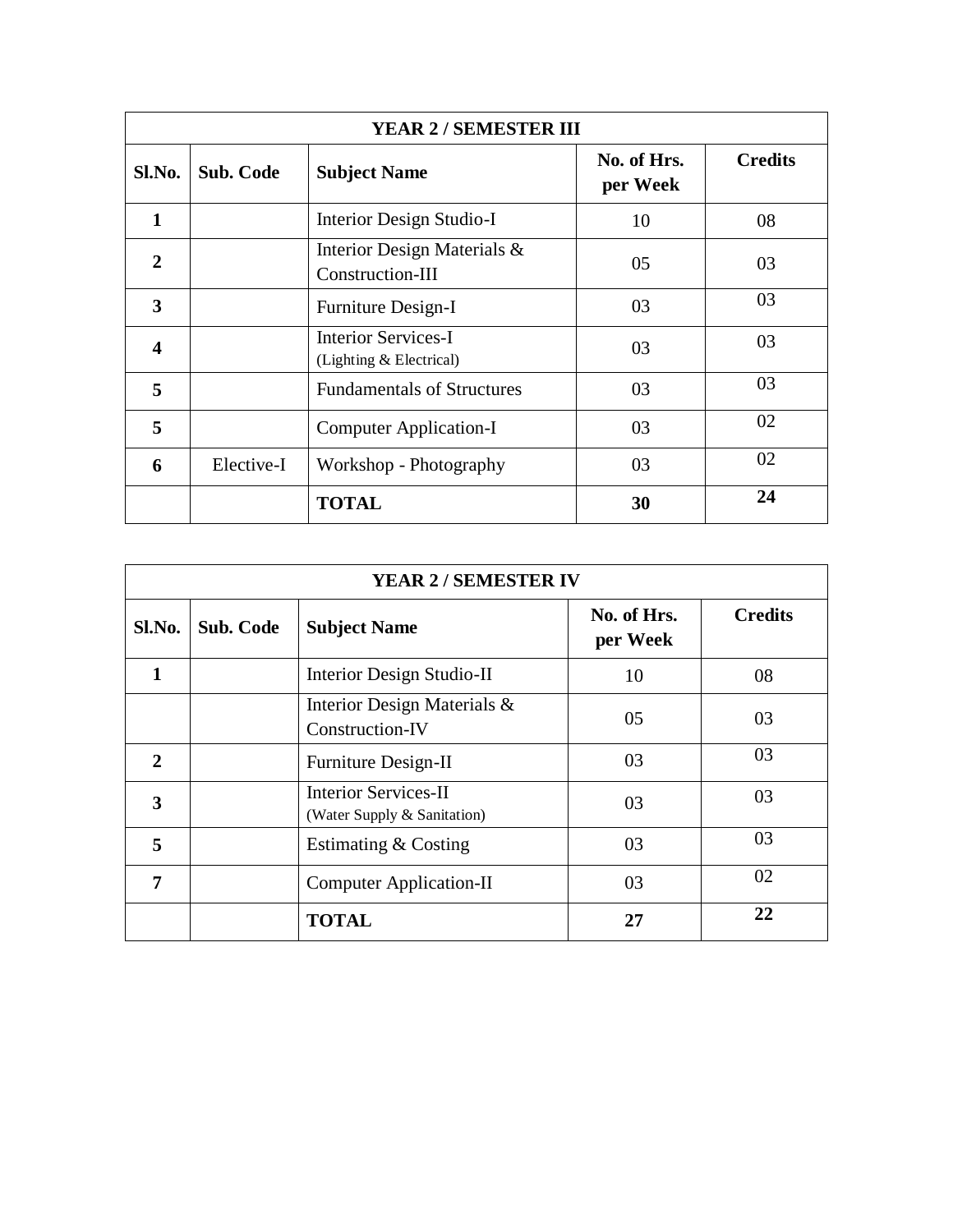| <b>YEAR 3/SEMESTER V</b> |           |                                                                                                                  |                            |                |  |
|--------------------------|-----------|------------------------------------------------------------------------------------------------------------------|----------------------------|----------------|--|
| Sl.No.                   | Sub. Code | <b>Subject Name</b>                                                                                              | No. of<br>Hrs. per<br>Week | <b>Credits</b> |  |
| $\mathbf{1}$             |           | Interior Design Studio-III                                                                                       | 10                         | 08             |  |
| $\mathbf{2}$             |           | Interior Design Materials &<br>Construction-V                                                                    | 05                         | 03             |  |
| 3                        |           | Design Execution Drawing-I                                                                                       | 03                         | 03             |  |
| $\boldsymbol{4}$         |           | <b>Interior Services-III</b><br>(HVAC, Fire, Safety & Security, Vertical<br>Transportation, Building Automation) | 03                         | 03             |  |
| 5                        |           | Landscape in Interior Design                                                                                     | 03                         | 03             |  |
| 6                        |           | Vastu Shashtra in Interior Design                                                                                | 03                         | 03             |  |
| 7                        |           | <b>Computer Application-III</b>                                                                                  | 03                         | 02             |  |
|                          |           | <b>TOTAL</b>                                                                                                     | 30                         | 25             |  |

| <b>YEAR 3/SEMESTER VI</b> |                     |                                                                                                                                                                  |                            |                |
|---------------------------|---------------------|------------------------------------------------------------------------------------------------------------------------------------------------------------------|----------------------------|----------------|
| Sl.No.                    | <b>Subject Code</b> | <b>Subject Name</b>                                                                                                                                              | No. of<br>Hrs. per<br>Week | <b>Credits</b> |
| $\mathbf{1}$              |                     | <b>Interior Design Studio-IV</b>                                                                                                                                 | 10                         | 08             |
|                           |                     | Interior Design Materials &<br>Construction-VI                                                                                                                   | 05                         | 03             |
| $\overline{2}$            |                     | Design Execution Drawing-II                                                                                                                                      | 03                         | 03             |
| 3                         |                     | <b>Interior Services-IV</b>                                                                                                                                      | 03                         | 03             |
| 4                         |                     | Seminar                                                                                                                                                          | 03                         | 04             |
| 5                         | Electives-II        | Appreciation of Art & Architecture<br>1.<br><b>Intelligent Buildings</b><br>2.<br>Low Cost Techniques in Interior<br>3.<br>Design<br>Sustainable Interiors<br>4. | 03                         | 02             |
|                           |                     | <b>TOTAL</b>                                                                                                                                                     | 27                         | 23             |